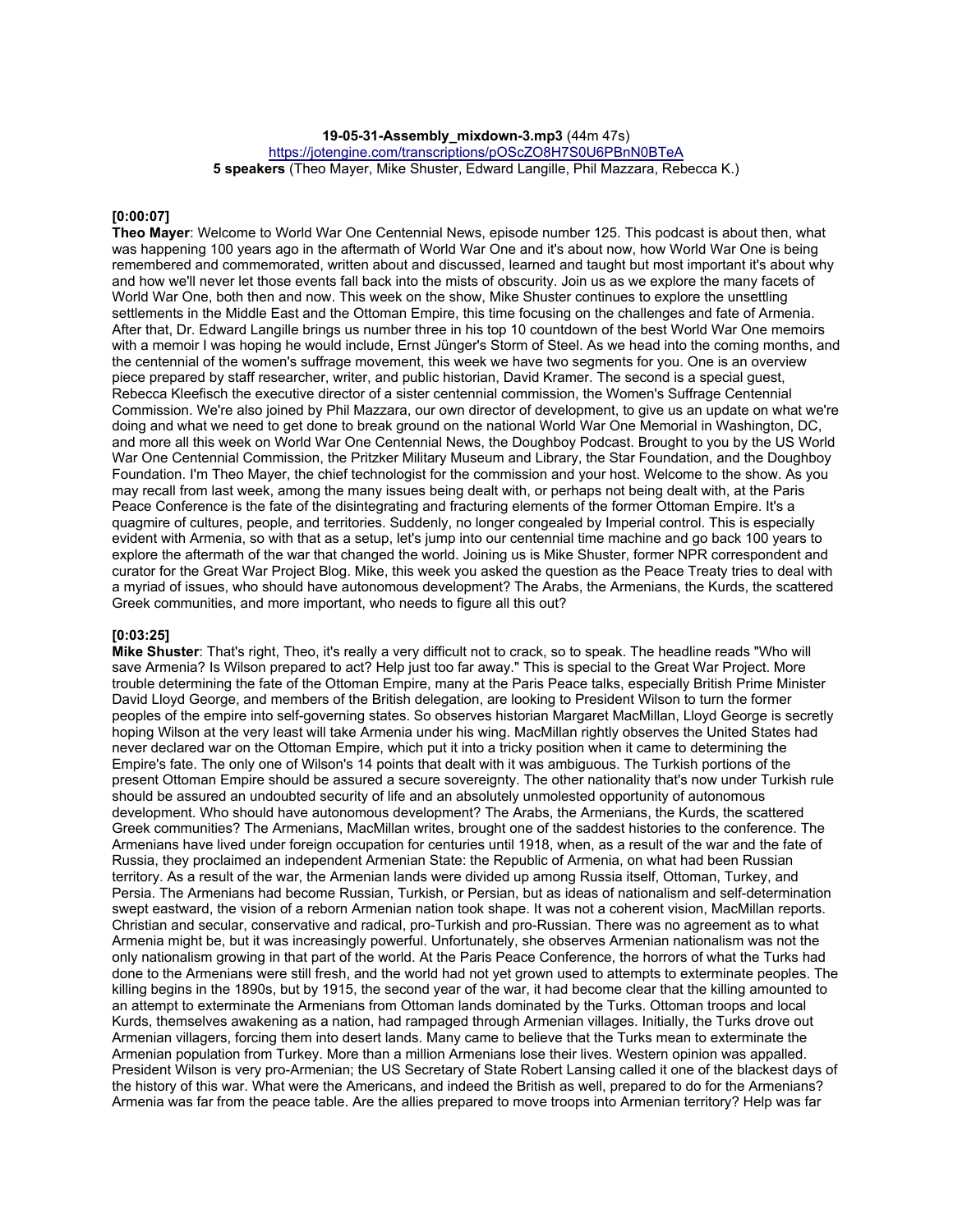away, but Armenia's enemies were close at hand. The US and Britain issued fine sentiments, but according to MacMillan they amounted to little in the end. That's the news from the Great War Project these days a century ago.

#### **[0:07:03]**

**Theo Mayer**: Mike Shuster is the curator for the Great War Project Blog. The link to this post is in the podcast notes. Next we're joined by regular contributor, historian Dr. Edward Langille, who continues his series of posts that profile his top 10 selections from the many hundreds of published personal accounts from World War One, with Ernst Jünger's Storm of Steel, one of the rare translated memoirs from a German perspective.

## **[0:07:32]**

**Edward Langille**: The best-known German account to emerge from World War One, unquestionably, is Erich Maria Remarque's fictionalized All Quiet on the Western Front, which remains a staple in high school and college classrooms even today. The book was extremely influential in the interwar years outside Germany. In Germany, a very different kind of book struck a chord with the public, particularly after Adolf Hitler's rise to power in 1933. That book, Ernst Jünger's In Stahlgewittern, published in English in 1929 as Storm of Steel, captured the feelings of many German veterans who remain proud of their wartime service and did not consider themselves to have been defeated on the battlefield. This troubling, but powerfully important memoir stands number three on my list of the top 10 personal accounts of World War One. Born in Heidelberg in 1895, Jünger was attracted to war from his youth and joined the French Foreign Legion in 1913. His father managed to deflect any possible repercussions of this illegal act and when World War One began in 1914, Jünger was able to join the German Army's 73rd Hanoverian Infantry Regiment without difficulty. Wounded for the first time in 1915, he was promoted to Lieutenant later that year. From that point on, Jünger unlike Remarque, who saw very little action, remained in the thick of the fighting until near the end of the war. During his service, he was wounded several times and also decorated repeatedly, eventually with the Pour le Mérite. His final near mortally wounding came in August 1918, searingly depicted in Storm of Steel. Jünger relished his time at the front and especially in combat. Echoing the views of many advocates of the futurist movement, he saw war as not only purifying but as a transcendental experience. The emotional impact of a night patrol appears in this excerpt from Storm of Steel. These moments of nocturnal prowling leave an indelible impression. Eyes and ears are tents to the maximum. The rustling approach of strange feet in the tall grass is an unutterably menacing thing. Your breath comes in shallow births. You have to force yourself to stifle any panting or wheezing. There's a little mechanical click as the safety catch of your pistol is taken off. The sound cuts straight through your nerves. Your teeth are grinding on the fuse pin of the hand grenade. The encounter will be short and murderous. You tremble with two contradictory impulses: the heightened awareness of the huntsman and the terror of the quarry. You are a world to yourself, saturated with the appalling aura of the savage landscape. Above all, though, Jünger was a conservative German nationalist. In Storm of Steel and its 1930 follow-up, Copse 125, he took pains to emphasize that German soldiers never gave up on victory, but fought to the bitter end. This naturally endeared him to the Nazis who eagerly propagated the self-justifying lie that weak and impure Germans, particularly leftists and Jews, had stabbed Germany in the back in 1918 and forced an end to the war, but Jünger was no Nazi. He rebuffed numerous requests to endorse the national socialists and was probably put under surveillance by the Gestapo. Although he served as an army officer in World War Two, he spent almost all of his time in Paris hobnobbing with French writers and intellectuals. Yet Jünger, who died in 1998, left the troubling legacy, the contrast between his account and those of English authors like Siegfried Sassoon and Edmund Blunden is particularly stark given the fact that Jünger fought mostly against British troops and more than once proudly described killing them in hand-to-hand combat. The fact that Storm of Steel remains one of the bestselling war memoirs in the English language today poses room for thought, if not concern.

#### **[0:11:34]**

**Theo Mayer**: Dr. Edward Langille's blog is called A Storyteller Hiking Through History, and it's filled with first-person perspectives and accounts that provide a nuanced insight into the era. We have links for you to Ed's post and his author's website in the podcast notes. With the upcoming centennial of when American women finally got the right to vote, we've produced two related segments for this week. There were immutable connections between the events of World War One, the view of women in the world, and the passage of the 19th Amendment. We're going to start with a background piece developed by staff researcher, writer, and public historian David Kramer. This month, June 1919, a long struggle takes a huge step forward. After a campaign that's lasted more than 70 years, Congress finally approves what's come to be known as the Susan B. Anthony Amendment to the United States Constitution, granting American women the right to vote. The movement for the right to vote is known as the Suffrage Movement and the people promoting it are known as suffragists or suffragettes. Although, one could infer an obvious connection between women suffering under the yolk of inequality, the word isn't really related to that. According to the Online Etymology Dictionary, "suffrage" is an archaic term relating to prayer or please on behalf of another. The old French term, sofrage," is a plea for intercession which comes directly from a medieval Latin term, "suffragium, which means the right of voting or a voting tablet, and "suffragari," to lend support or vote for somebody, so it's not about suffering, okay? July 1848, quite a bit earlier, is often referenced as the key date for the suffragist movement. That's the date of the Seneca Falls Women's Rights Conference, largely organized by two women: Susan B. Anthony and Elizabeth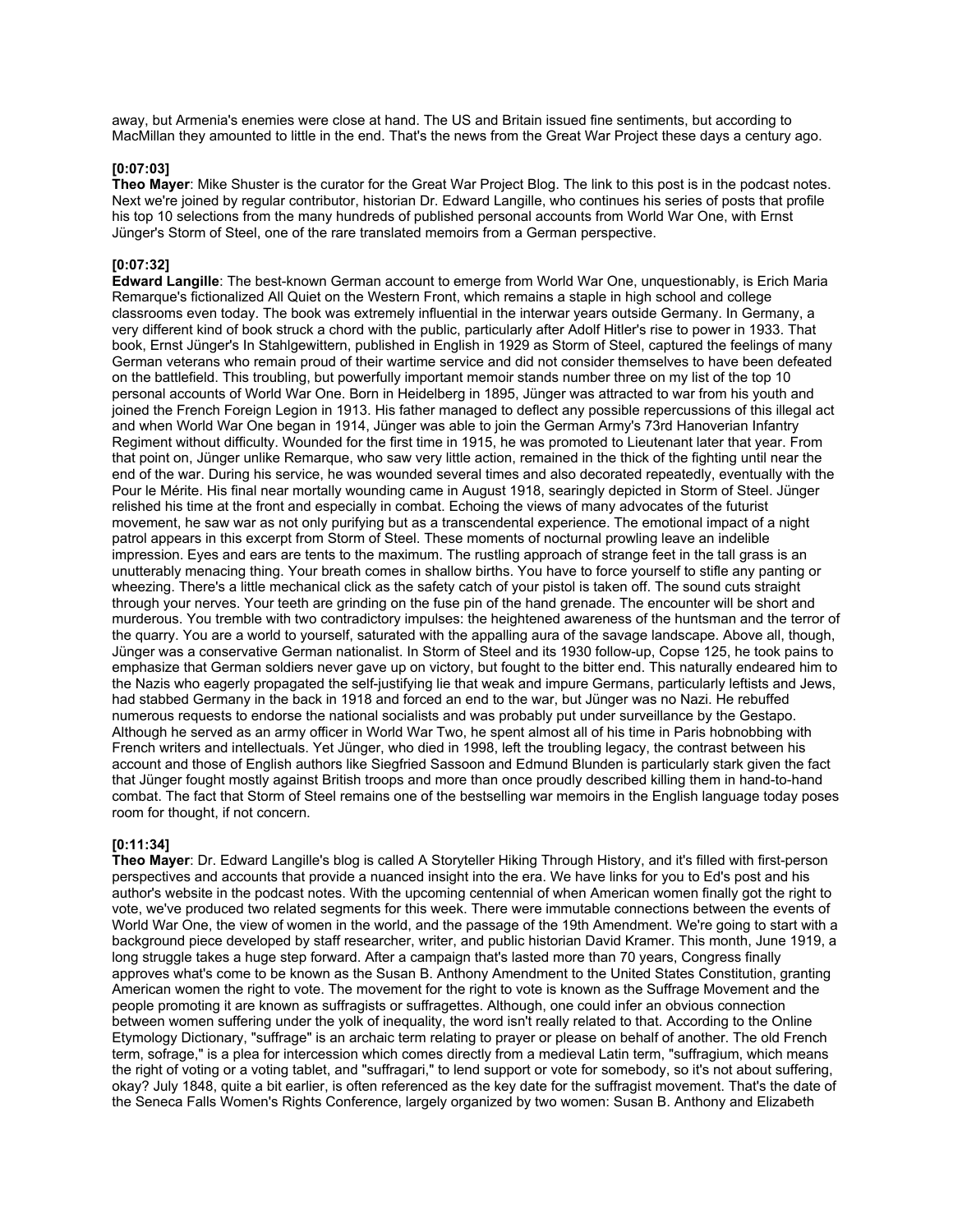Stanton. It sure didn't happen right away. In fact, not for another 70 years, but not for lack of trying. The first attempt to introduce a Constitutional amendment in the Congress was in 1878, but it actually finally happened in 1920. It was often a contentious and fractious fight, even among the proponents. There were some like Alice Paul, an ardent suffragist and feminist, who advocated for a more militant approach. To quote her, "There will never be a new world order until women are a part of it," while others advocated a gentler, more diplomatic form of persuasion. No matter the method, and even as more States granted women the right to vote, very little progress was made at the national level until the influence of World War One was felt. For years, one of the often-quoted objections to granting the vote to women had been that they don't deserve full rights of citizenship because they don't defend their country in wartime. Well, the war that changed the world blew that baloney right out of the water. By the thousands, women supported the war effort, in munitions factories in the Navy, in the nursing and ambulance corps as critical communication experts, like the Hello Girls, and in countless other roles both in the war and the homefront. Women were as much a part of the war effort as anybody. The image of women, the restriction of what women could do, of what women were capable of, of the crucial role they play, none of this could continue to be ignored. Even President Woodrow Wilson, who was, at best, patronizing to women's suffrage in the beginning of the war, was won over. Finally urging Congress to approve an amendment granting women the right to vote in all US elections, especially when it looked like it might help in the 1920 elections. Well, this is interesting. A lot of bills considered by Congress include pages and pages of legislation. This amendment, so monumental in its effect, seems almost too simple to be true. It only has two statements that read, number one, "The right of citizens of the United States to vote shall not be denied or abridged by the United States or by any state on account of sex." Two, "Congress shall have power to enforce this article by appropriate legislation." That's it. That's the language of the legislation. Pretty short, simple, and unambiguous. Well, finally, on June 4th, 1919, after many failed attempts, the US Senate passes the Susan B. Anthony amendment by a vote of 56 to 25, just two votes more than the margin needed to pass. This is especially significant because the Senate failed to pass the same amendment earlier in the year in February by just one vote. Meanwhile, the House of Representatives, often a bit more progressive, has already approved the amendment in May, and not by a hair, by a wide margin of 304 to 89. Does this mean that women now have the right to vote? Is it time to pop the cork on the champagne? No. Amendments to the Constitution don't work that way. Ready for a quick and easy civics lesson? Here we go. Written into the core of our national rule book that defines the United States, Article Five of our Constitution says that there are two ways for an amendment to the rules to be introduced. The first way is that two-thirds of the states can call for a constitutional convention, and actually this never happened in the history of our country. The more common way is for Congress to first propose an amendment, which they did. Then, once a two-thirds majority of each house of Congress approves that Amendment, which is what just happened, then the amendment needs to be ratified or approved by each state. Well, not exactly all of them, but three quarters of them. In 1919, we only had 48 states; Hawaii and Alaska weren't on board yet. That means 36 states needed to approve the amendment. Then, unlike other kinds of legislation, if the amendment passes the House and the Senate and then gets ratified by three-quarters of the states, the president does not have a veto. Instead, when the final state agrees and ratifies it, the amendment is added to the Constitution of the United States. This month in July 1919, that process with the states starts and it will take a bit more than a year, until August 17th, 1920, for the Susan B. Anthony Amendment to the United States Constitution to become the law of the land. Just in time for the 1920 presidential election. How about that? We have links for you in the podcast notes, today's research references, whose gist I took but whose language I clearly butchered. To continue the story, we're first going to fast forward into the present with World War One Centennial News now. Here is where we spotlight the ongoing remembrances and the commemoration activity surrounding World War One, and World War One themes. Today we have a special treat. Not only are we going to talk about the World War One Centennial Commission, but right after that we're going to introduce you to the Women's Suffrage Centennial Commission and its executive director, Rebecca Kleefisch, but first, as everybody but our newest listeners know, the Capstone Project for the US World War One Centennial Commission is the building of the National World War One Memorial in our nation's capital. It's a really huge undertaking that the Commission has managed to put together in literally record time. Congress has allocated a space just two blocks east of the White House, an international design competition in 2015, followed by several years of design detail and development and interaction with controlling entities in Washington for such things, has led to a truly stunning and remarkable design that brings together an urban park environment with a national memorial in a unique and really special way. Of course, a huge part of this is raising the money to build it. To talk about that, we're joined by the director of development for the project, also known as our fundraiser-in-chief, Phil Mazzara. Phil, welcome to the podcast.

### **[0:20:39]**

**Phil Mazzara**: Thank you, Theo, happy to be here.

#### **[0:20:42]**

**Theo Mayer**: Phil, before we get into the memorial, let me ask you about your background. What major projects have you helped to raise money for in the past, and also, how is this project unique?

**[0:20:52]**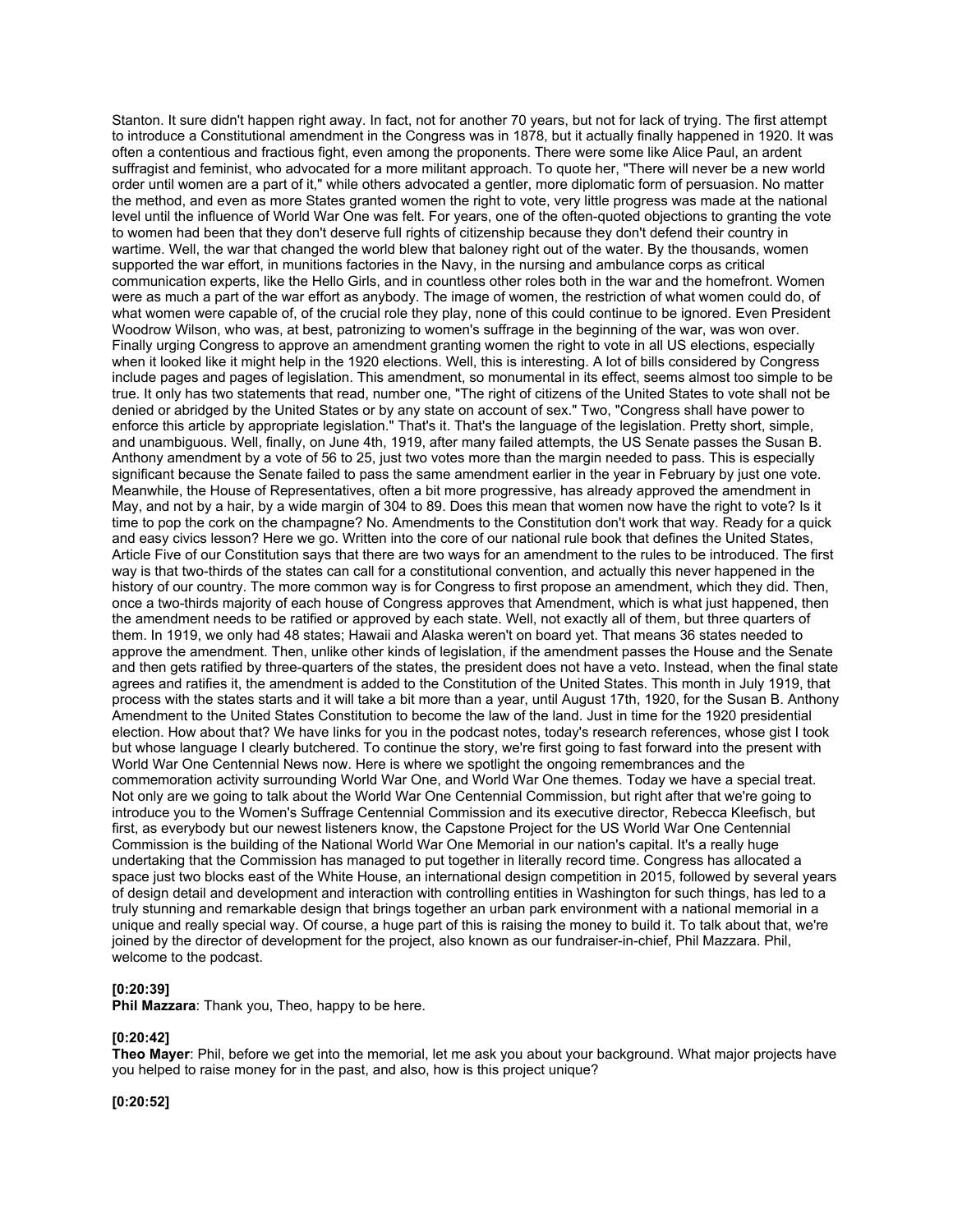**Phil Mazzara**: Well, Theo, I'm at the end of a 40-year career and I'm delighted to say I've been blessed and privileged to have worked with some of our country's best institutions, both at the collegiate level and healthcare, hospitals and medical centers, including two organizations that are known as NGOs. I have, in 40 years, worked in fundraising campaigns totaling around \$700 million. I say this in order to provide the background for how one would look at raising money for a memorial which commemorates the service of Doughboys and others who served our country more than 100 years ago, and that's a unique challenge. Perhaps the only thing close to that in terms of uniqueness that I've done is work with a former living US president in raising money and not a lot of fundraisers get to do that. How you go about raising money with a constituency that is long gone is truly unique. We don't have, as a college would have, a cohort of alumni or parents. We don't have, as hospitals have, a cohort of grateful patients, and so we're really working to build a constituency out of people who, either they're businesses or families who were impacted by the war or have developed an interest in the war, like I did some 50 years ago when I was a student and studied the war and the impact of the war on English literature. For me, personally, this is the perfect culmination of a 50-year interest in the Great War and a 40-year fundraising experience.

### **[0:22:38]**

**Theo Mayer**: Speaking of fundraising, let's talk numbers. Where did we start and how much is left to raise?

### **[0:22:44]**

**Phil Mazzara**: Well, the World War One Memorial, which will be located at Pershing Park in Washington, DC, is essentially a \$40 million project, and toward the \$40 million goal, we've raised \$27 million and we have \$13 million to go, and our hope is that we can raise the remaining \$13 million by the end of July or late summer, and the reason for that is if we can secure the remaining \$13 million in gifts and pledges by that time, then we can break ground in the fall, hopefully by mid-October. That's important because that, then, would enable us to look at a dedication of the Memorial Park around November 11th, 2021, which is an important anniversary for us because that is then the 100th anniversary of the internment of the Unknown Soldier at Arlington Cemetery.

## **[0:23:43]**

**Theo Mayer**: Well, that's a lot of money raised. Who are some of the key donors that you can mention?

### **[0:23:47]**

**Phil Mazzara**: Well, we're thrilled to have some early partners such as the Pritzker Military Museum and Library in Chicago and the Pritzker family behind that, the Star Foundation in New York City, were early donors and major contributors that sent us along our \$27 million. More recent donors include FedEx, the NFL, and Walmart have just recently come in. We also have about \$15 million in proposals that are pending, and so our goal is to raise, from that cohort of money and new proposals that we're submitting, the remaining \$13 million in gifts and pledges by the end of July.

### **[0:24:32]**

**Theo Mayer**: This memorial is going to honor the veterans of World War One for generations to come. I don't have an extra million sitting around. What can I do?

### **[0:24:41]**

**Phil Mazzara**: Well, anyone and everyone can help build the memorial, so while we're focusing on the larger gifts because they get us to goal faster, everyone can make a contribution. The easiest way to do that is to go on the website and then click on make a contribution of any amount, and you can make it in honor of someone or in memory of someone, then gifts can be made as little as a dollar or more. All gifts, great or small, get us to goal and all would be very helpful and gratefully received.

### **[0:25:16]**

**Theo Mayer**: I understand that, even after the memorial is built, there's an ongoing support and fundraising process that's going to continue. How does that work for us and other memorials?

### **[0:25:26]**

**Phil Mazzara**: Well, most of the other memorials, I'm thinking specifically of the World War Two Memorial, the Vietnam Memorial, have created organizations after the memorial was built and dedicated that are typically friends groups. Friends of the World War Two Memorial or Friends of the Vietnam Memorial, for example. We're looking at a similar Friends of the World War One Memorial, the Doughboy Foundation. As we put shape and form to this, we're looking at it in the context of what many listeners would know of as an annual fund, either an annual fund from their alma mater or symphony or an art museum that they support, that we would use for ongoing commemoration activities, ongoing ways to preserve the memorial through an active maintenance fund, so that the work of fundraising goes on from a capital focus construction campaign to a more of an ongoing annual support for commemoration and education activities.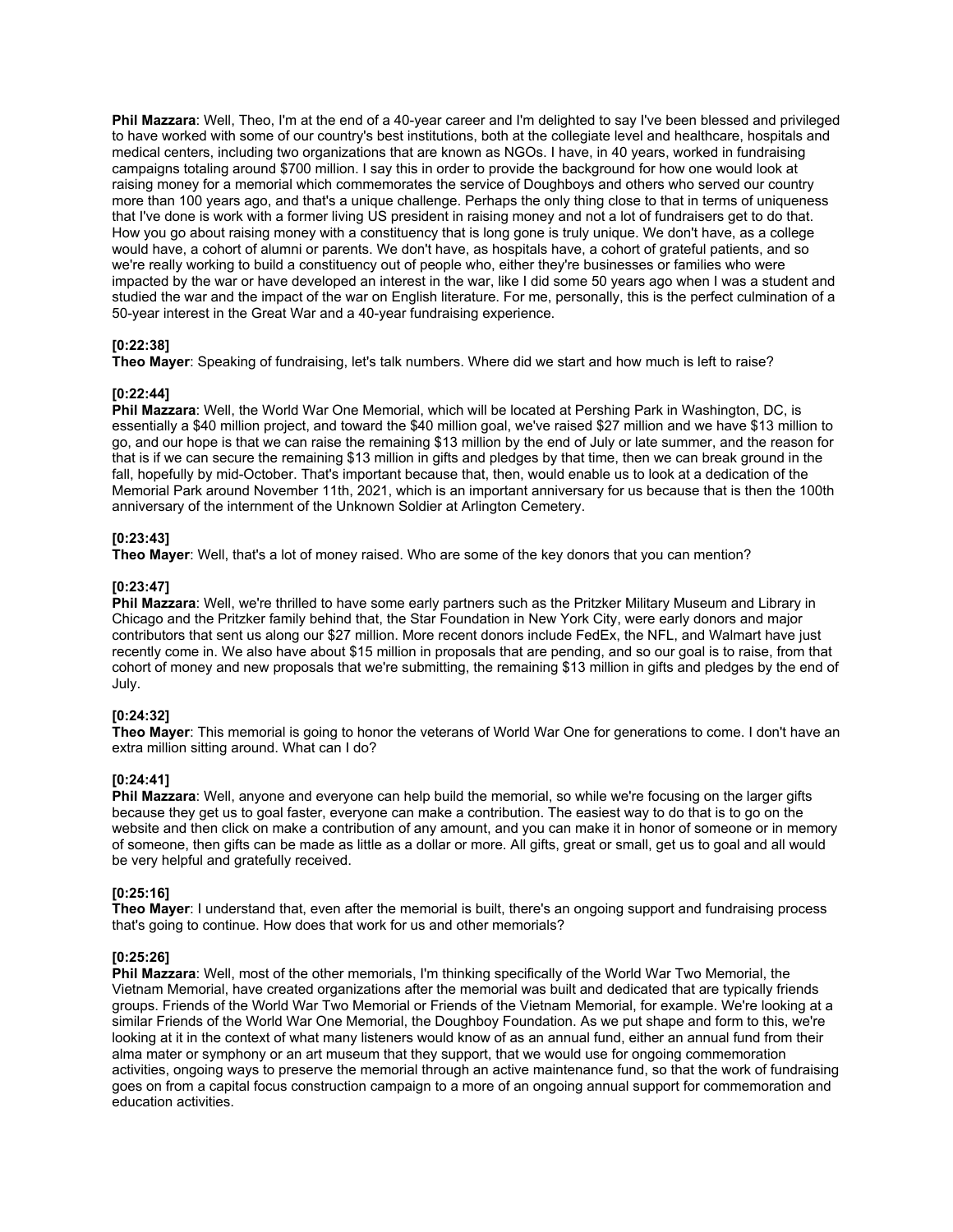## **[0:26:32]**

**Theo Mayer**: I know that we're working really hard to put a shovel in the ground. Can we start building it now? Why can't we just start?

## **[0:26:39]**

**Phil Mazzara**: The Park Service requires that you have the money in hand before you put a shovel in the ground and that's a good thing because you don't want projects of this nature to begin and then stall so it's important for us to have the entire \$40 million in gifts and pledges in-hand so that we can demonstrate to the Park Service that we've got the funding secure. Once that's done, it takes a few months of administrative work before you actually, then, can put a shovel in the ground. That's why it's important for us to meet these deadlines. If we don't make the July 31 deadline, then we can't really put a shovel in the ground as early as mid-October. It's very important for us to do that, because if you then lay out the timeline, we have to put a shovel in the ground in mid-October if we have any hope of dedicating the memorial on November 11th, 2021.

## **[0:27:38]**

**Theo Mayer**: Any closing comments, Phil?

## **[0:27:40]**

**Phil Mazzara**: This is probably the most meaningful project I've ever raised money for, both from a professional and a personal point of view. I'd like to remind the audience that I am a donor, I would say that I'm a small donor compared to some of the other gifts that we've got, and if I can make a donation to this project, anyone can make a donation to this project.

### **[0:28:01]**

**Theo Mayer**: Phil Mazzara is the director of development for the US World War One Centennial Commission, raising money to build the National World War One Memorial in Washington, DC, to honor the veterans of World War One in our nation's capital. If you'd like to contribute in the name of all veterans or in the name of your ancestor, please go to ww1cc.org/donate, all lowercase, or you can also text to give, by texting the letters WW1 or WWI to the 91999, and of course, we have those links for you in the podcast notes. Following up on our women's suffrage theme. In April of 2017, Congress passed legislation to create the Women's Suffrage Centennial Commission through Bill #S847 to quote, "Ensure a suitable observance of the centennial of the passage and ratification of the 19th Amendment to the Constitution of the United States providing for women's suffrage." The original bill was sponsored by Senator Tammy Baldwin of Wisconsin and won bipartisan support with each female member of the US Senate acting as a co-sponsor. With us today to tell us about the Commission, the mission, the plans for the centennial commemoration of the passage of the 19th Amendment, is the executive director of the Women's Suffrage Centennial Commission, Rebecca Kleefisch. Rebecca, welcome to the podcast.

### **[0:29:33]**

**Rebecca K.: Thanks so much. Theo. I'm glad to be here.** 

## **[0:29:36]**

**Theo Mayer**: Rebecca, what's your personal background? How did you get appointed to the role?

### **[0:29:41]**

**Rebecca K.**: Well, I'll tell you I would not be here were it not for women's rights to vote, because I held elected office, once upon a time. Well, once just a couple of months ago. I was the lieutenant governor of Wisconsin, which was the first state to ratify the 19th Amendment, which was the Constitutional Amendment that gave women across America the right to vote. This holds a special place in my heart. Initially, I had been appointed to the commission by Speaker Paul Ryan and then, when it looked like I was not going to be able to do as much as I wanted to for this Commission because by that time it had become an absolute passion project for me, I dropped off the Commission and applied to be its executive director and I was blessed enough to have been chosen and, boy, do we have an extraordinary year and a half planned for America.

### **[0:30:40]**

**Theo Mayer**: What are some of the activities and programs?

### **[0:30:42]**

**Rebecca K.**: Well, we've already observed our very first centennial, Theo. That happened on May 21, which is 100 years to the day since the US House of Representatives passed the 19th Amendment. If you noticed anyone from the United States House of Representatives wearing a yellow rose on their lapel on the news that night, or perhaps in the paper the next morning, that's because the Women's Suffrage Centennial Commission made sure that every member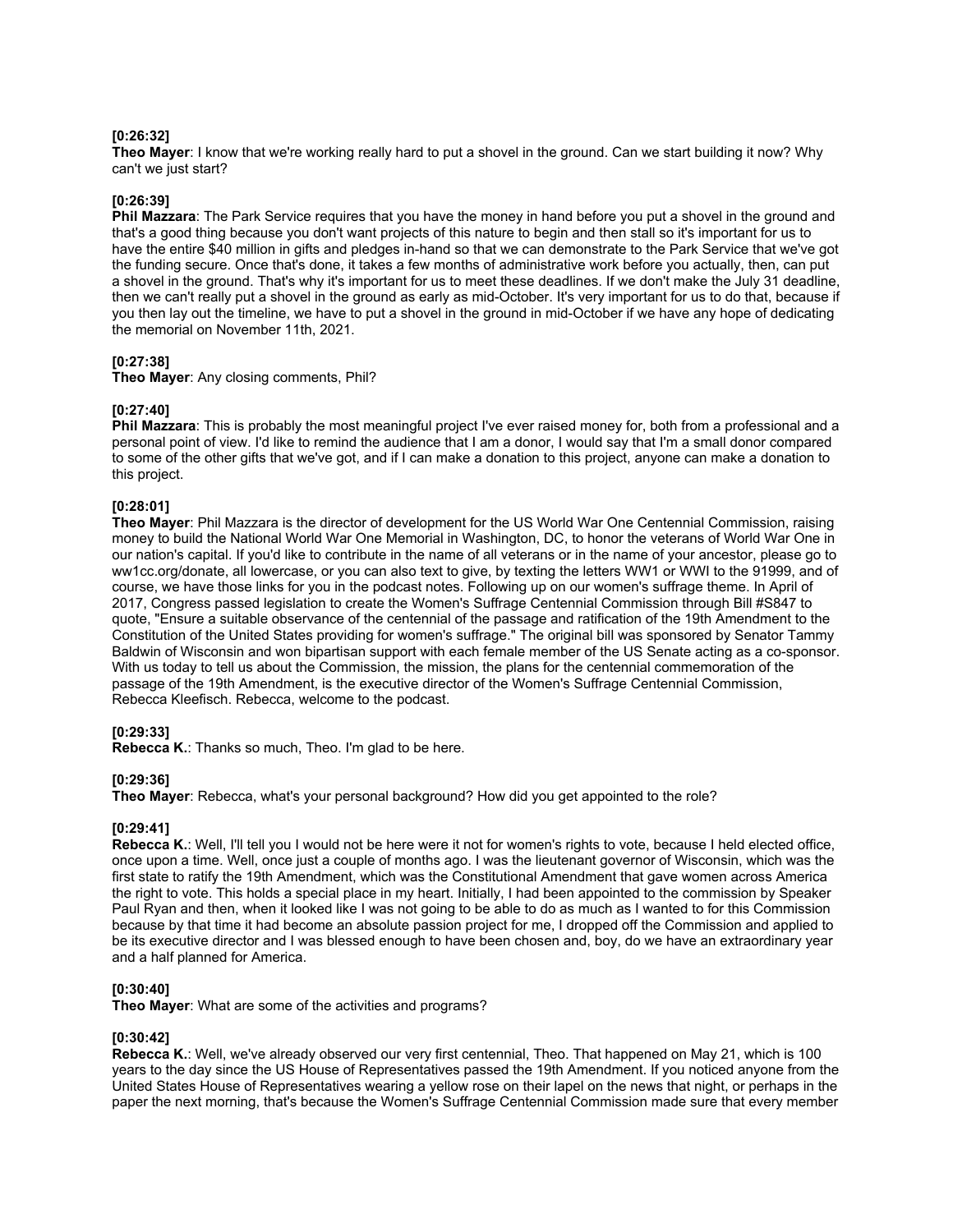had a yellow rose in order to commemorate that special day. On that day as well, there was a vote, by unanimous consent, it passed that the house reaffirm the 19th Amendment, which was a really special moment. Then, on top of that, the Speaker of the House, Nancy Pelosi, held a very special reception in Statuary Hall to honor the suffragists of the past, but also record-breaking numbers of women holding office in the United States Congress this year. The minority leader was there and gave a wonderful speech. The speaker herself gave a wonderful speech, and it was a great honor that our chairwoman, Kay Coles James, and our vice chairwoman, former Senator Barbara Mikulski, were also there and gave speeches. We're coming up now on our second big centennial, so watch C-SPAN from 4:00 PM to 6:00 PM on June 4th. That's when you will see the commemoration in the United States Senate, and you're going to see them wearing yellow roses on their lapels, which is the signature flower of the suffragists of yesteryear. That is also the day that you'll see the Library of Congress exhibit opening, so we have so much planned. Plans in the works with the White House, plans in the works with States across this nation, to make this an incredible commemorative year.

### **[0:32:39]**

**Theo Mayer**: This is probably of great interest to our listeners because they're involved in history. How can people get involved in this centennial?

## **[0:32:47]**

**Rebecca K.**: Well, Theo, thanks for asking. You can just go to our website. It's really easy to find, you're going to go to womensvote100.org, and you can click on any number of the tabs up in the little hamburger menus, but also, I would suggest just perusing it. Set some time aside because we have so many social accounts, everything from Facebook to Instagram to YouTube to Twitter, and we have so many links because we know that there are going to be five generations of Americans that will be checking us out. Literally everyone who is alive today does not have good memory of this moment in American history, because even if you are 100 years old, you were a little, teeny baby when this history happened. We want to make sure that everyone has a full understanding of the tough and the smart, the courageous women who made this happen for the women of today so that people like me could go on to hold political office, so that women could become 53% of today's electorate, Theo, so that women could make 85% of consumer household decisions, so that women could head four out of 10 American households. Were it not for these exceptional trailblazers, I don't know that any of those statistics might have developed in the way they had.

## **[0:34:12]**

**Theo Mayer**: Well, I was actually going to ask you about things people should remember, but I think you just listed them out very well. Rebecca, any closing thoughts?

# **[0:34:20]**

**Rebecca K.**: I'm really going to encourage you to go to womensvote100.org, and click on "Get involved." When you click on "Get involved," you're going to come to a variety of clickable tabs. One of the ones that I'd love for you to search out is the search your state tab. You're going to pick out your state and then you're going to see all the activities that have already been planned for your state, your region, your municipality, your county. The other thing I would love for you to do is come down to create history in your community and click on the Centennial Planning Toolkit. That's going to show you how you can do something special in your own community, and some things are so simple as creating a suffrage-themed float for your 4th of July parade. Independence Day is right around the corner and you can do this, or perhaps you want to click on our resolution or executive order template and suggest to your common council member, or to your mayor, that you would really like to see the centennial of women's suffrage, the 100-year anniversary of the 19th Amendment, commemorated in your town or your city. You can just hand them something that's already right there, a template on our website, and you will have been doing something not only for your own family but also for your whole community because this is special not just to the women of the country, but everybody across America. Women's rights are American rights, and the right to vote is an incredible gift that we must not take for granted.

## **[0:36:00]**

**Theo Mayer**: Rebecca, we have a question from our live audience, Frank Crone. He wanted to know if you're planning to publish a book or a magazine outlining what's going to be and what has been done for Women's Vote 100.

### **[0:36:11]**

**Rebecca K.**: Well, it's funny Frank should ask that, and Theo, I promise I did not plant this question in your live audience, but we are, actually. We have a relationship with a publishing company that is going to come out with a magazine and we're really excited about it, but in addition to that, there are so many amazing authors and experts that we would love for you to check out. Once again, I'm going to push my website on you. It's womensvote100.org, and click on "Learn" because that is where you are going to find a lot of the resources. You're also going to find links to our short educational videos on our YouTube channel, they're all under two minutes, and so you can learn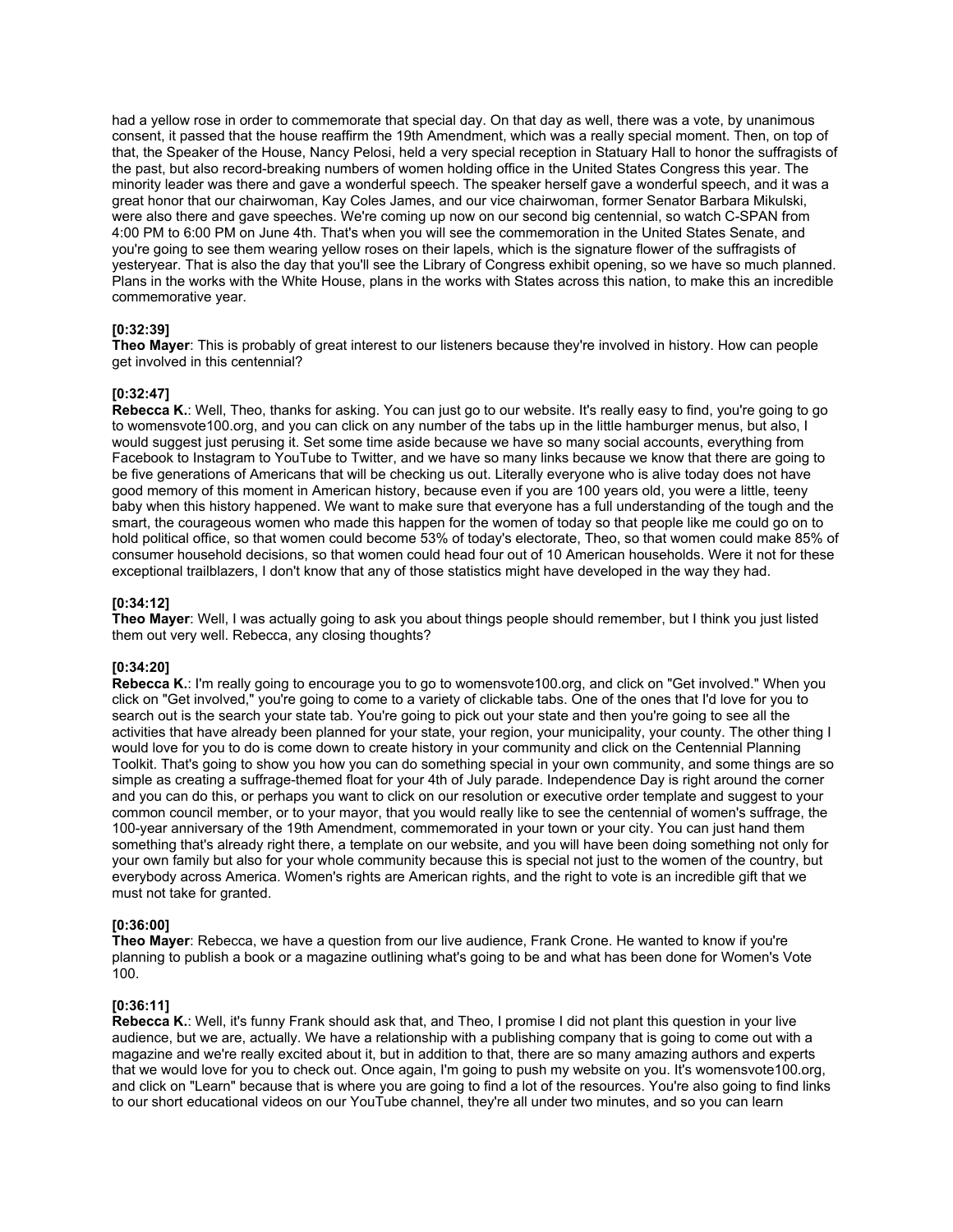something fun to share with your family at the dinner table, or something quick and shareable that you can post on your own social media, or shoot along in an e-mail to your friends. You're also going to find featured partner resources with a bunch of really excellent information, stuff that you may have never uncovered. The Yellow Rose Journal, which is our blog, and you're going to find a number of our writers who are on staff, and then also some of our commissioners who are guest writers.

### **[0:37:25]**

**Theo Mayer**: Rebecca, thank you so much for coming in, telling us about the Commission, the centennial and your upcoming plans.

### **[0:37:31]**

**Rebecca K.**: My pleasure.

### **[0:37:32]**

**Theo Mayer**: Rebecca Kleefisch is the executive director of the Women's Suffrage Centennial Commission. The website is womensvote100.org, and of course we put a link for you in the podcast notes. It's time for articles and posts where we highlight the stories you'll find in our weekly newsletter, The Dispatch. We're going to profile some selections from this week's highlights. World War One Remembrance is focus at Fleet Week New York 2019 events. World War One was a persistent theme through Fleet Week New York 2019. The scale model maquette of the sculpture for the National World War One Memorial in Washington, DC, took center stage on Fox and Friends as the big event kicked off last week. It was also featured in the Navy's opening reception. The article is filled with links for image galleries of these and other Fleet Week events were America's World War One veterans were remembered. Special Memorial Day mass in Baltimore for AEF and Polish-American Blue Army World War One vets. The Maryland Catholic War Veterans, the CWV, and auxiliary hosted the Maryland Catholic War Veterans Centennial World War One Memorial Mass this past Sunday at the St. Casimir Church, Baltimore, Maryland. The services honored the veterans of World War One as well as the veterans of General Józef Haller's Blue Army volunteers of World War One. In the ceremony, the General Legion's General Józef Haller Post 95 was recognized on its 100th anniversary. Kansas University re-dedicates World War One Memorial Victory Eagle in new location on campus. For the third, and likely final time, the University of Kansas on Monday dedicated the Victory Eagle statue in honor of Douglas County's residents who lost their lives fighting in World War One. Quote, "Monuments like this Victory Eagle, commissioned to honor those from Douglas County, who answered the country's call, makes this world history or local history," said Laurie Vanchetta, who is a KU associate professor of German studies. 18 of the 68 individuals whose names appear on the plaque were KU students and alumni, so this monument makes this world history our university history. St. Louis threw a homecoming party for the ages in 1919 for the 138th Infantry. St. Louis's own 138th Infantry Regiment returned from World War One with a parade through the city on May 9th, 1919, coinciding with the first meeting on American soil of the Veterans of World War One, who created the American Legion. The massive celebration included the 138s being cheered by the mobs and with pillars erected by the city to make their 12th Street a hall of honor for the veterans returning from the Great War. Through her eyes. Exhibit offers glimpse of World War One through Hatfield woman's diaries. Around a century ago, Marion C. Billings left her family's tobacco farm on Main Street in Hatfield, Massachusetts at the age of 37 to join the Red Cross as a canteen worker through World War One. Of the 103 people from Hatfield who enlisted to serve in the war to end all wars, she was the only woman. A new exhibit, curated by the Hatfield Historical Society, shares the story of Billings' time nursing and feeding soldiers from 1918 to 1919 in France, as well as presenting stories pieced together about the town's World War One soldiers. Access all these amazing stories and more through the summary paragraphs and links that you'll find in our weekly Dispatch newsletter. It's our short and easy guide to a lot of World War One news and information. Subscribe to this wonderful free weekly guide at ww1cc.org/subscribe, or follow the link in the podcast notes. That wraps up episode number 125 of the award-winning World War One Centennial News, the Doughboy Podcast. Thank you for listening. We want to thank our great guests, our talented crew and our supporters, including Mike Shuster, curator for the Great War Project Blog. Dr. Edward Langille, historian, author, and speaker. Phil Mazzara, director of development for the US World War One Centennial Commission, and Rebecca Kleefisch, executive director of the Women's Suffrage Centennial Commission. Thanks to Matt Nelson and Tim Crow, our interview editing team, Cats Laszlo, the line producer for the show, Dave Kramer for his background or on the Women's Suffrage Movement, J.L. Mischo for research and web support, and I'm Theo Mayer, your producer and host. The US World War One Centennial Commission was created by Congress to honor, commemorate, and educate about World War One. Our programs are to inspire a national conversation and awareness about World War One, including this podcast. We're bringing the lessons of 100 years ago to today's educators, their classrooms, and the public. We're helping to restore World War One memorials in communities of all sizes across the country. Of course, we're building America's National World War One Memorial in Washington, DC. We want to thank the commission's founding sponsor, the Pritzker Military Museum and Library as well as our other supporters. The star Foundation, the Diana Davis Spencer Foundation, and the Doughboy Foundation. The podcast and a full transcript of the show can be found on our website at ww1cc.org/cn. You'll find World War One Centennial News in all the places that you get your podcasts, even on YouTube, asking Siri, or using your smart speaker by saying, "Play WW1 Centennial News Podcast." The